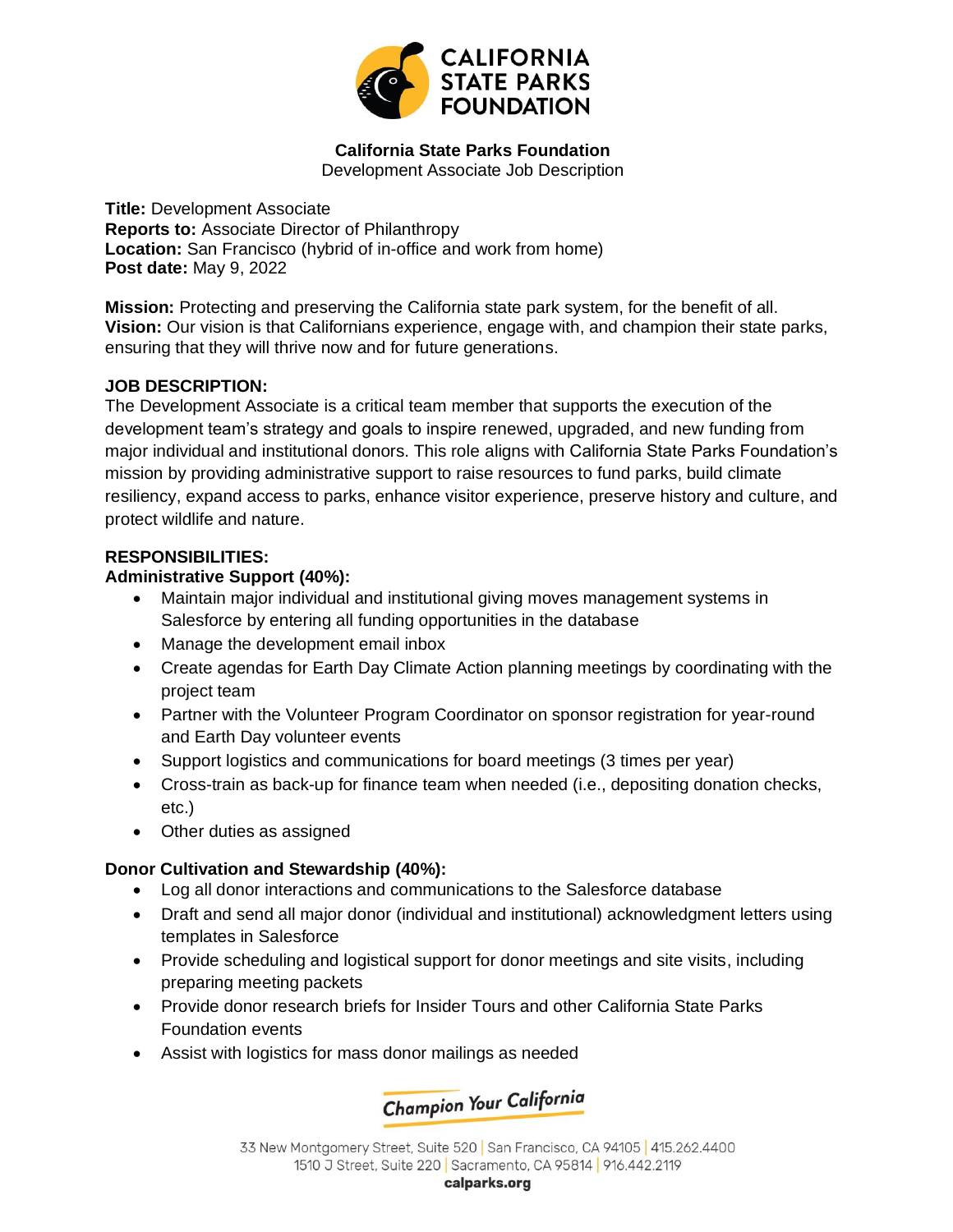California State Parks Foundation Development Associate Job Description April 14, 2022

- Secure and process in-kind donations as needed
- Represent the organization at events and tabling opportunities as needed, including Park Advocacy Day and Earth Day Climate Action
- Respond to inquiries about planned giving

#### **Prospect Research (20%):**

- Maintain tracking systems for prospects in Salesforce
- Lead on researching and portfolio building for prospective major individual donors

#### **QUALIFICATIONS:**

- Ability to work both independently and collaboratively in a fast-paced, multi-task team environment
- Minimum of 2 years of relevant experience
- Interested in learning more about the California state park system, environmental, and/or conservation practices
- Familiarity with tools such as Salesforce, Asana, Slack, SharePoint, Wealth Engine, Adobe Acrobat Pro, Expensify, Zoom preferred
- Proficiency in Microsoft Office suite
- Strong written and oral communication skills
- Extremely organized with exceptional attention to detail
- Committed to maintaining data integrity
- Ability to work well independently and in a team-based environment
- Willingness to pitch in and perform other tasks as needed
- Ability and willingness to travel across California to state parks as needed (approximately 5% of time), occasionally engaging in vigorous outdoor activities, is required
- Commitment to California State Parks Foundation's mission

**JUSTICE, EQUITY, INCLUSION, AND DIVERSITY:** At California State Parks Foundation, our mission is protecting and preserving the California state park system, for the benefit of all. We believe that California's state parks are essential to the health, happiness, and quality of life for all Californians. If we truly are to benefit all, we must address justice, equity, inclusion, and diversity (JEID) in our work. While the process of integrating JEID may not be easy, we are full of hope regarding our vision for a future California state park system that engages a broad audience and is welcoming and accessible to all. We commit to fostering an organizational culture that celebrates learning and growth, leans into difficult conversations and feedback, values connection to each other, and sustains staff and board members' well-being and sense of belonging.

**COMPENSATION:** This is a full-time, non-exempt position. The hourly rate for any work completed up to 40 hours a week is \$27/hour. You may be eligible for overtime (any work above 8 hours a day and 40 hours a week), and your overtime rate is \$40.50/hour. You may be eligible for double time if you work over 12 hours in a day. Regular, overtime, and double overtime are pursuant to local, state, federal and the Foundation's guidelines.